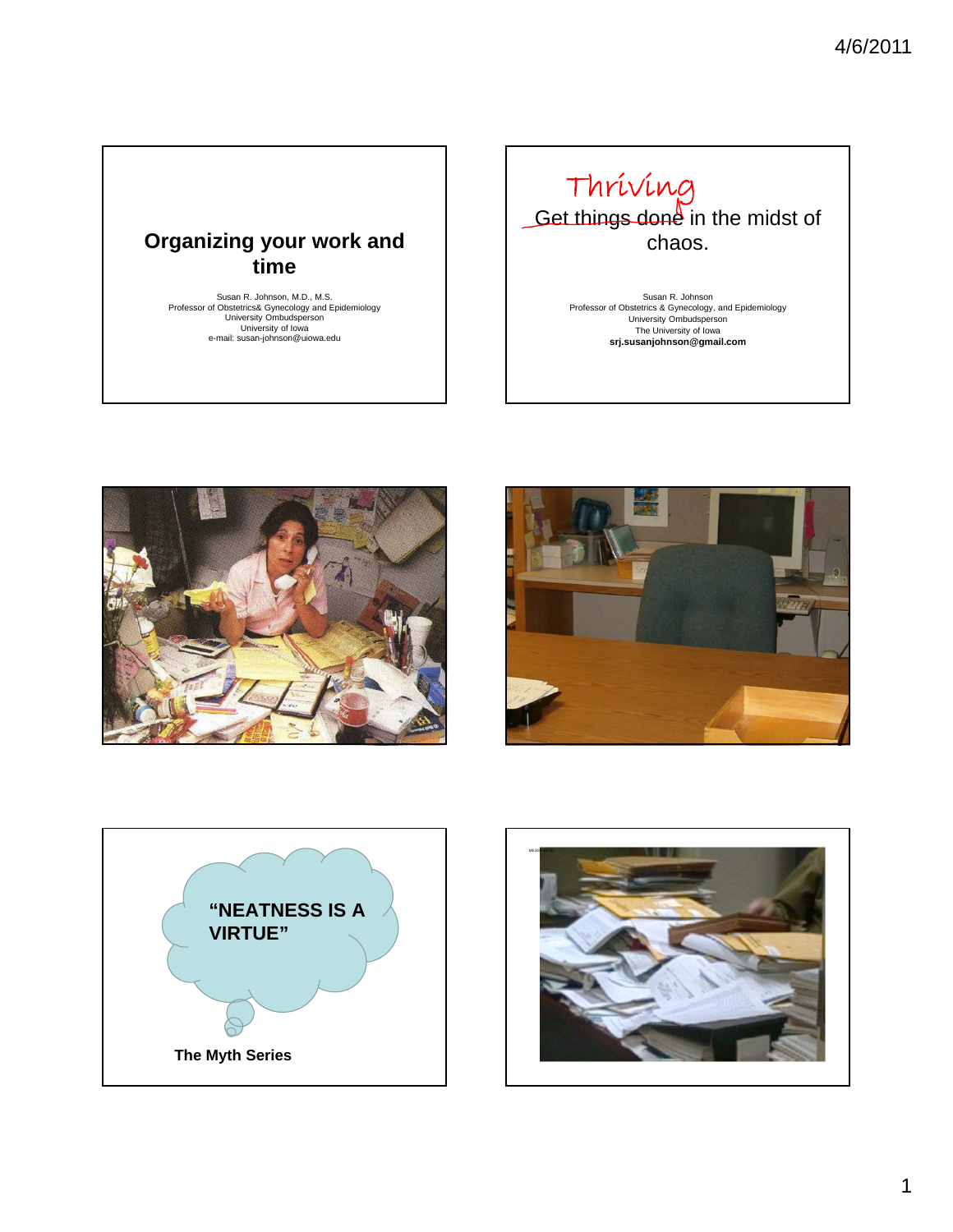

## PRINCIPLE

**Keep track of all your commitments**





### Types of work **Routine** • Anything you do regularly **Projects** • Work that comes and goes, or is unique, and that takes several steps or days+ to complete

|       |     |             | Wed | Thur | Fri | Sat | Sun |
|-------|-----|-------------|-----|------|-----|-----|-----|
|       | Mon | <b>Tues</b> |     |      |     |     |     |
| 6:00  |     |             |     |      |     |     |     |
| 7:00  |     |             |     |      |     |     |     |
| 8:00  |     |             |     |      |     |     |     |
| 9:00  |     |             |     |      |     |     |     |
| 10:00 |     |             |     |      |     |     |     |
| 11:00 |     |             |     |      |     |     |     |
| 12:00 |     |             |     |      |     |     |     |
| 1:00  |     |             |     |      |     |     |     |
| 2:00  |     |             |     |      |     |     |     |
| 3:00  |     |             |     |      |     |     |     |
| 4:00  |     |             |     |      |     |     |     |
| 5:00  |     |             |     |      |     |     |     |
| 6:00  |     |             |     |      |     |     |     |
| 7:00  |     |             |     |      |     |     |     |
| 8:00  |     |             |     |      |     |     |     |
| 9:00  |     |             |     |      |     |     |     |
| 10:00 |     |             |     |      |     |     |     |
| 11:00 |     |             |     |      |     |     |     |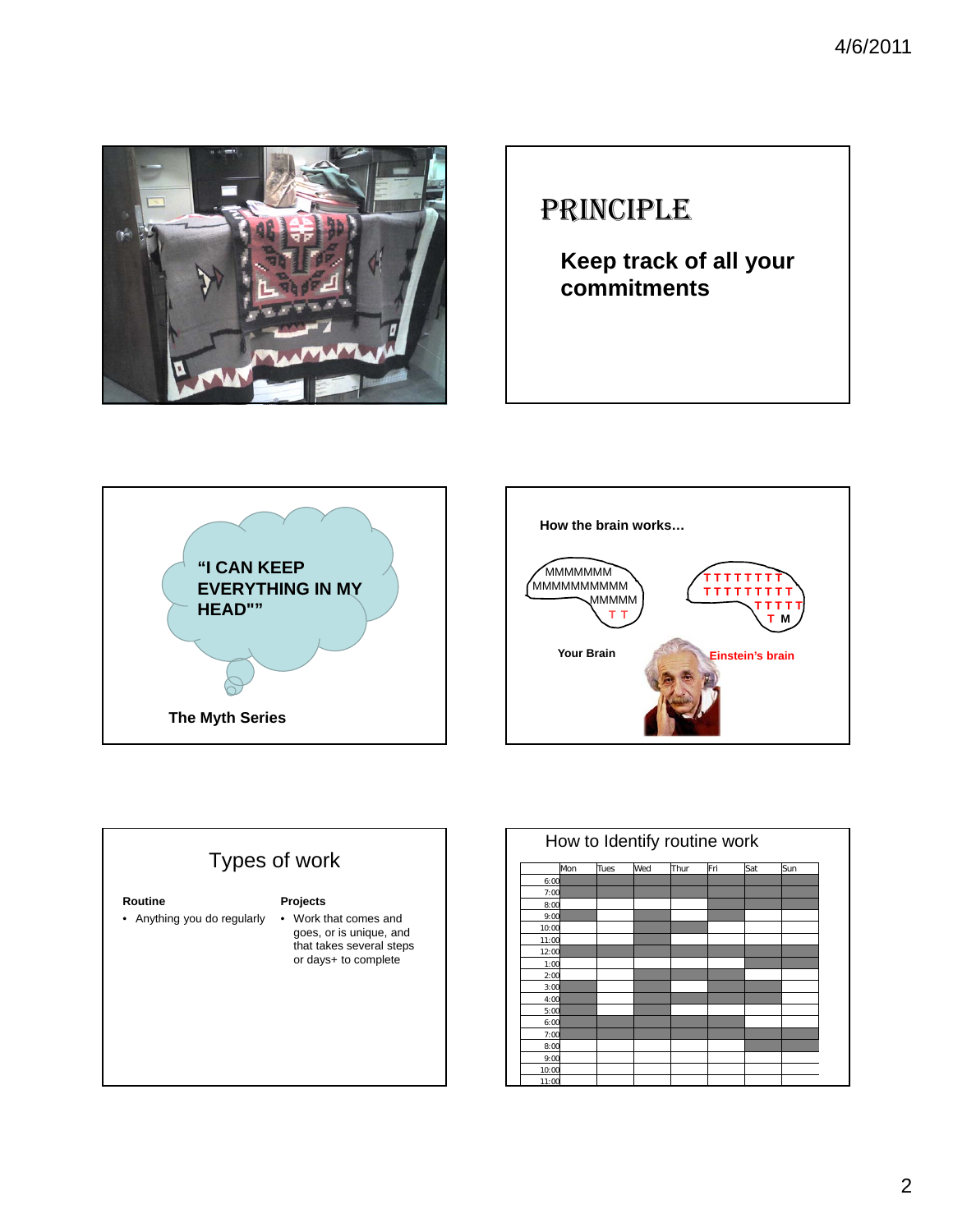#### **Keep track of Projects on a List**

#### **Work**

**Literature review for new grant application** *Science* **manuscript review \*\*Due May 13 to Professor X Plan new experiment for current grant Hire a new technician Prepare seminar presentation for March 20 Complete first draft of** *Nature* **manuscript Prepare agenda for February 25 conference call**

#### **Home / personal**

**Plan vacation plan for November Paint the living room Birthday party for friend Bill Install computer backup program Prepare 2011 tax return**



**Anything you** *might* **want to do later.**

### **Someday / Maybe**

#### **Someday – Maybe List**

**Travel to Nepal**

**Buy a used purple Corvette**

**Buy a 54x5 plasma screen TV**

**Subscribe to** *National Geographic* **magazine**

**Make a plan to retire by age 40**

**Learn Hungarian**

### PRINCIPLE

**Right size your workload**

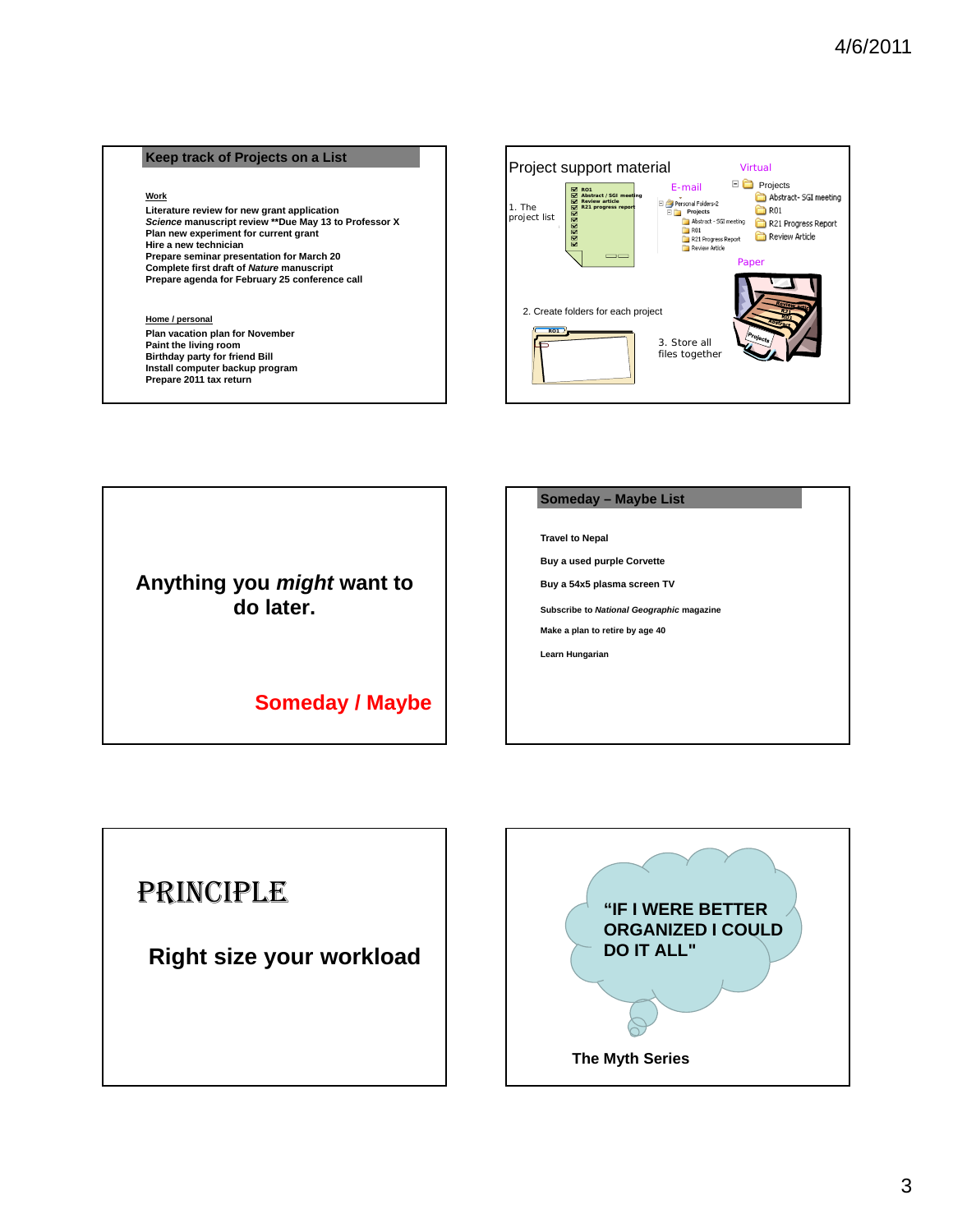*The sane person's motto*

*I may be able to do anything*

*but I can't do everything….*



| PROJECTS - "TO DO NEXT" |  |
|-------------------------|--|
|                         |  |
|                         |  |
| <b>Work</b>             |  |
|                         |  |
|                         |  |
|                         |  |
| Home                    |  |
|                         |  |
|                         |  |

| <b>PROJECTS - DELEGATED</b> |  |
|-----------------------------|--|
| Samir                       |  |
|                             |  |
| Sally                       |  |
|                             |  |
| Sid                         |  |
| Sarah                       |  |
|                             |  |
|                             |  |



|                         |                                          |                     | <b>Scocio Licin</b><br><b>LOOD</b>                                        |                                                                                                |                          |             |      |  |
|-------------------------|------------------------------------------|---------------------|---------------------------------------------------------------------------|------------------------------------------------------------------------------------------------|--------------------------|-------------|------|--|
|                         |                                          |                     |                                                                           | 33New - @ P X Beply Sheply to All Es Formand 图 V 图 P Send/Regeive - 图 [1] Search address books | $\mathbf{0}$             |             |      |  |
| ಳ                       |                                          |                     | <b>③ Back</b> ◎ 2 日 1 ワ 泊 Messages                                        | • □ 図 过 ■ ● Snaght □ Window                                                                    | - B                      |             |      |  |
|                         |                                          | Inbox               |                                                                           |                                                                                                | Search All Outlook Items |             | ۰. م |  |
|                         |                                          | <b>B</b> 1 凸 B From |                                                                           | e-mail                                                                                         | Received                 | Size Ca., P |      |  |
|                         | Categories: (none) (45 items, 36 unread) |                     |                                                                           |                                                                                                |                          |             |      |  |
|                         |                                          |                     | Moore, Heather E.                                                         | Thank You :)                                                                                   | Wed 4/22/2009 8:21 AM    | $11 -$      |      |  |
|                         |                                          |                     | <b>El di Finnerty</b> , Diane L                                           | FW: Suggested revisions to the L&D invitation to new employee orient                           | Wed 4/22/2009 8:21 AM    | 329         |      |  |
|                         |                                          |                     | Johnson, William T                                                        | RE: Final reminder re: the Mandatory Drug Survey                                               | Wed 4/22/2009 8:18 AM    | $20 -$      |      |  |
|                         | ٠                                        |                     | int @ Van Allen-Shalash, Evalyn O                                         | COUNCIL OF DEANS AGENDA: this morning, 9:00 - 10:30 am, UCC Boar Wed 4/22/2009 8:12 AM         |                          | $91 -$      |      |  |
|                         |                                          |                     | <b>Online Classroom</b>                                                   | Five effective ways to improve online instruction                                              | Wed 4/22/2009 8:10 AM    | $21 -$      |      |  |
|                         |                                          |                     | a Sondgeroth, Tracy N                                                     | St. Patrick Day / Maggie pics (I am not guite sure why her eyes glow)                          | Wed 4/22/2009 8:08 AM    | 106.        |      |  |
|                         |                                          |                     | John Pappaiohn Entrepreneurial Center                                     | Don't Forget to Register for the MidWestOne Lecture Series!                                    | Wed 4/22/2009 8:05 AM    | $11 -$      |      |  |
|                         |                                          |                     | Snetselaar, Linda G                                                       | Request                                                                                        | Wed 4/22/2009 7:52 AM    | $24 -$      |      |  |
| <b>Pan</b><br>avigation |                                          | జ                   | Snetselaar, Linda G                                                       | Ouestion                                                                                       | Wed 4/22/2009 7:16 AM    | $10 -$      |      |  |
|                         |                                          |                     | Polumbaum, Judy                                                           | Re: Ida Beam decisions?                                                                        | Wed 4/22/2009 6:47 AM    | 7 KB        |      |  |
|                         |                                          |                     | <b>Daily POEMs</b>                                                        | Daily POEM: Preventing mastoiditis not a good antibiotic rationale                             | Wed 4/22/2009 6:43 AM    | $17 -$      |      |  |
|                         |                                          |                     | <b>Michael Kienzle</b>                                                    | myCards                                                                                        | Wed 4/22/2009 6:29 AM    | $45 -$      |      |  |
|                         |                                          |                     | Physician's First Watch                                                   | Swine Flu / Physician Experience & ICD Implantation                                            | Wed 4/22/2009 6:22 AM    | $36 -$      |      |  |
|                         |                                          | я                   | <b>Campus Technology Webinars</b>                                         | Next Week: Mass Notifications Solutions for Higher Education                                   | Wed 4/22/2009 6:04 AM    | $13 -$      |      |  |
|                         |                                          | 宛                   | SonoSite                                                                  | Your Patients Are Counting On You                                                              | Wed 4/22/2009 6:00 AM    | $19 -$      |      |  |
|                         |                                          | 痫                   | <b>Radisson Hotels &amp; Resorts</b>                                      | Your recent stay at Radisson Hotel Reagan National Airport                                     | Wed 4/22/2009 S:10 AM    | $10 -$      |      |  |
|                         |                                          | 詞                   | <b>SAS Fuents</b>                                                         | SAS to Present a New Track at ThinkTank '09                                                    | Wed 4/22/2009 5:07 AM    | $14-$       |      |  |
|                         |                                          | 詞                   | chris@gooseeducationalmedia.com                                           | The Goose, April 22nd - Have "Jack-like-passion"                                               | Wed 4/22/2009 5:00 AM    | $14 -$      |      |  |
|                         |                                          | А                   | NYTimes.com                                                               | Today's Headlines: In Adopting Harsh Tactics, No Inquiry Into Their Past                       | Wed 4/22/2009 4:50 AM    | $59 -$      |      |  |
|                         |                                          | я                   | <b>DocGuide</b>                                                           | DocGuide Weekly (General Medicine)                                                             | Wed 4/22/2009 4:40 AM    | $51 -$      |      |  |
|                         |                                          | 図                   | KCRG-PersonalPinpointFuturecast@subs.my Your Personal Pinpoint Futurecast |                                                                                                | Wed 4/22/2009 4:15 AM    | $14-$       |      |  |
|                         |                                          | sa                  | <b>NWA Weekly Deals &amp; News</b>                                        | NWA EarthCares 2009 Earth Day Campaign, great vacation packages, p                             | Wed 4/22/2009 2:25 AM    | $43 -$      |      |  |
|                         |                                          |                     | JAMA Archives@alerts.stanford.edu                                         | JAMA & Archives Alerting: WHI article                                                          | Wed 4/22/2009 2:21 AM    | <b>QKR</b>  |      |  |
|                         |                                          | я                   | Gina Hiatt, PhD                                                           | [Academic Ladder] It Takes a Village to Write a Dissertation or Publish                        | Wed 4/22/2009 12:37 AM   | $41 -$      |      |  |
|                         |                                          |                     | <b>PeopleCube</b>                                                         | Free Webinar: Cost Savings 101 - Alternative Workspace Strategies                              | Tue 4/21/2009 11:55 PM   | $10 -$      |      |  |
|                         |                                          |                     | Mangum, Teresa L.                                                         | Checking with you all about strategic cos.                                                     | Tue 4/21/2009 10:57 PM   | 7KB         |      |  |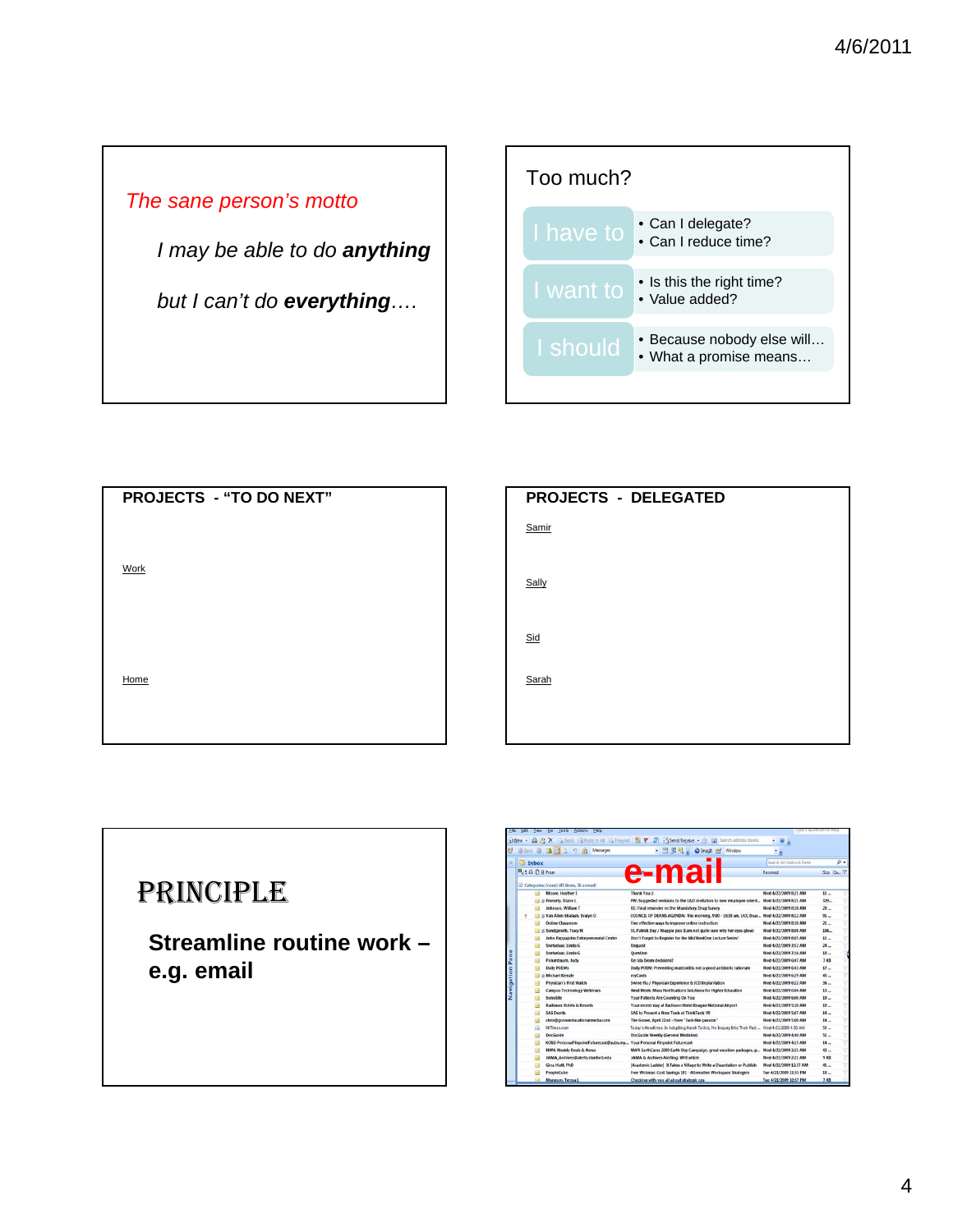







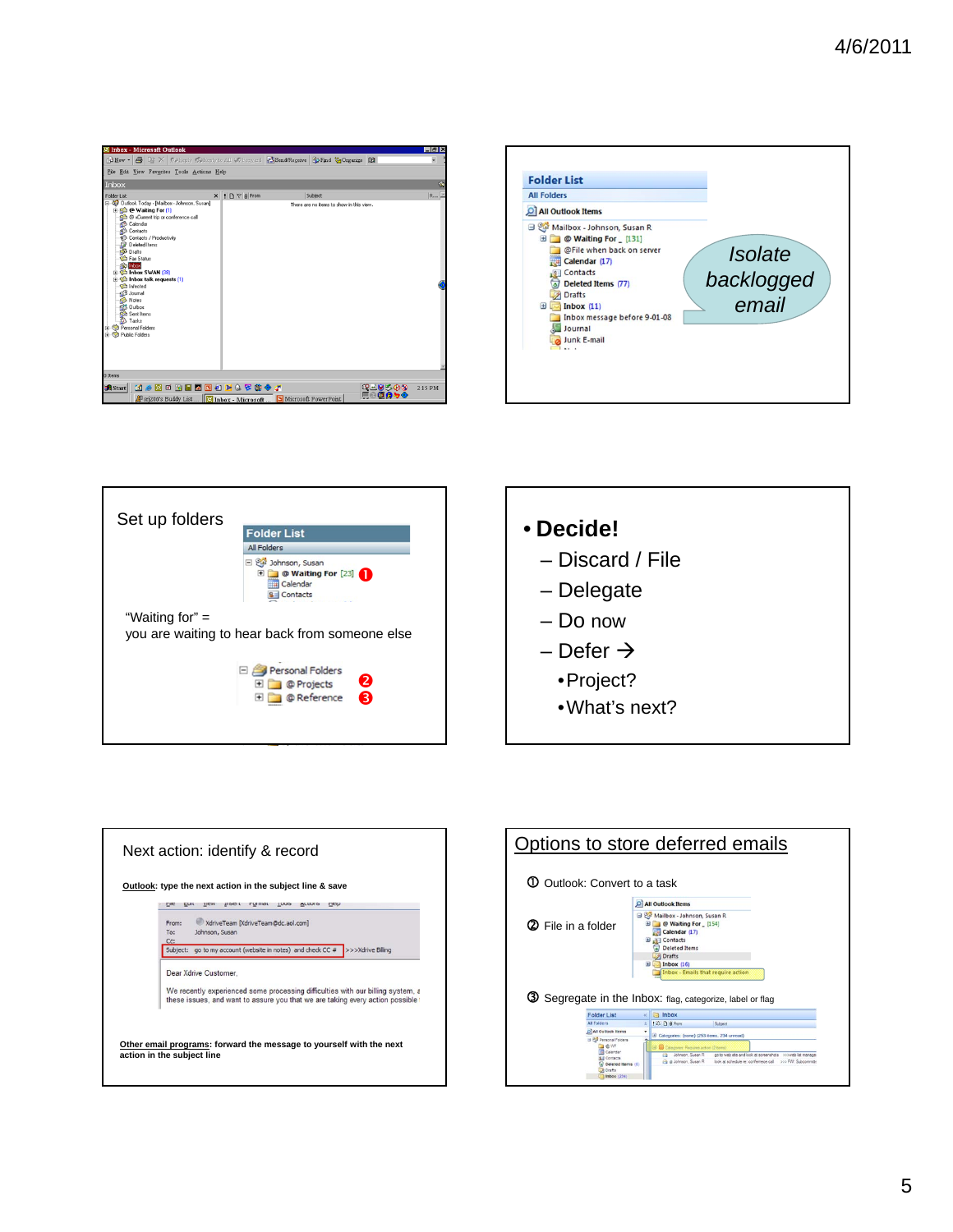**Completion guidelines:** 

- Set a time limit
- No skimming
- 

### PRINCIPLE

• No skinning<br>• No skipping.<br>• No skipping.

# **The 2 minute rule**



#### **Format**

- Timeframe: Perpetual, never-ending **(***not* **daily, weekly, etc.***)*
- Start items with action verbs
- Cross off items when completed • "Compact" every week or two

#### Next action List

Call John 351-5555 ro: meeting<br>draft introduction to indept report<br>love staple removes for office print 25 copies of handers of planning

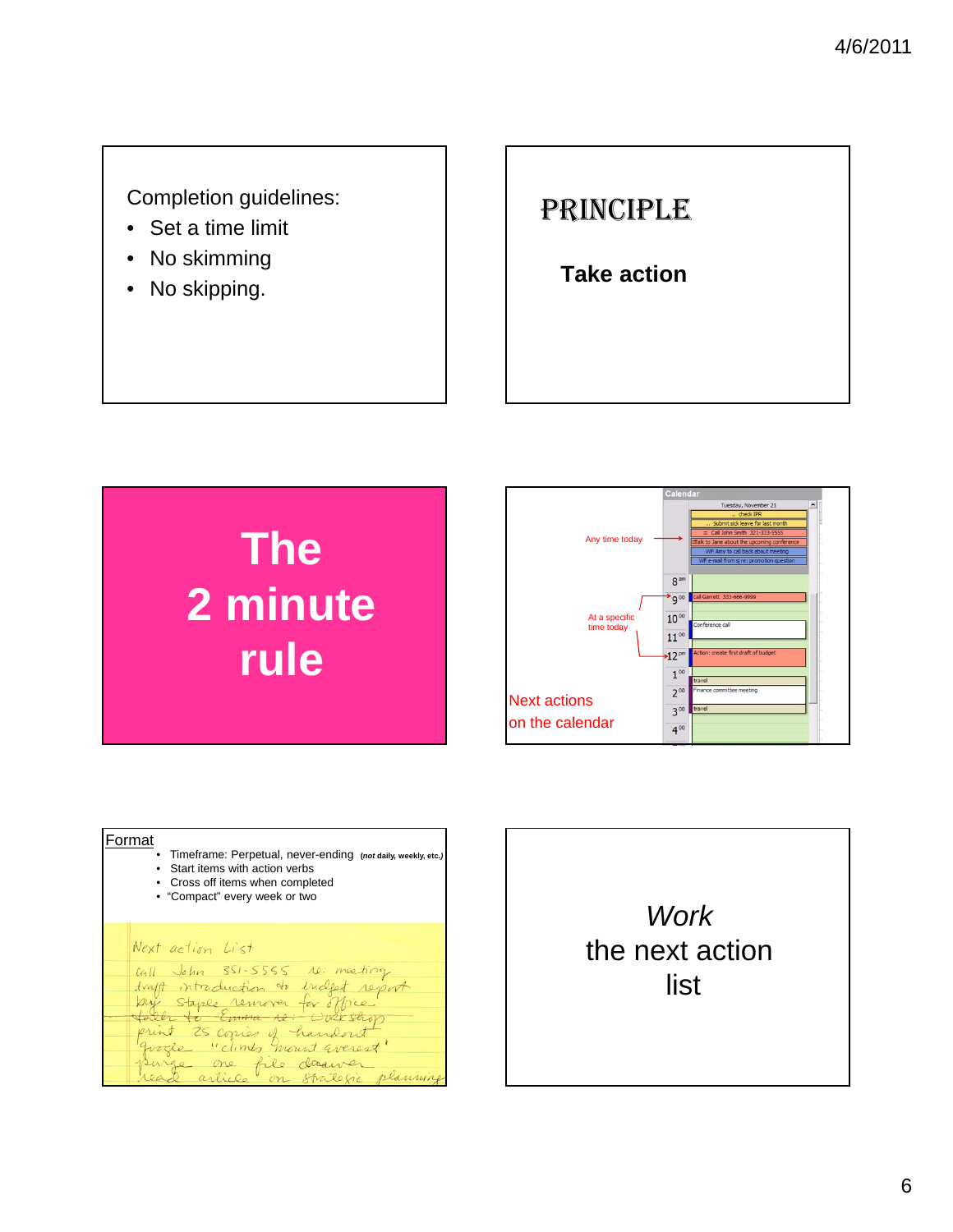| nam | <b>LEGAL PAD</b><br><b>50 SHEETS</b><br><b>W2011</b>                                                                                                        |              |
|-----|-------------------------------------------------------------------------------------------------------------------------------------------------------------|--------------|
|     | $1$ Most. $-$ and $C_1$ M<br>At the beginning of the day, pick up to 3                                                                                      |              |
|     | July 20, 2009                                                                                                                                               |              |
|     | call catever for retirement pointy<br>draft introduction to AU10 budget                                                                                     |              |
|     | $\rightarrow$<br>ctaple<br>John DINS for retrement part                                                                                                     |              |
|     | anos last per render<br>002                                                                                                                                 | Jane's Almen |
|     | le "appréciative inquiry<br>Wiciou<br>$\sqrt{10}$                                                                                                           | a question   |
|     | the to for re: newsmall board<br>Go to my bank site on line and check balance                                                                               |              |
|     | Find phone number for the restaurant THEN make reservation<br>Read consultant comments re: draft report<br>Brainstorm ideas for first chapter of manuscript |              |

| <b>LEGAL</b><br><b>W2011</b>                                                                            |                        |
|---------------------------------------------------------------------------------------------------------|------------------------|
| $1$ $100 - x + 100$                                                                                     |                        |
| Select the next one that "pops out"<br>$Juy$ 20, 2009                                                   |                        |
|                                                                                                         |                        |
|                                                                                                         |                        |
| Crapte<br>NS<br>$+er$<br>last next                                                                      | retrement part         |
| appreciati<br>V                                                                                         | $A\theta$ mais<br>2411 |
| In re: news                                                                                             | guestion               |
| Go to my bank site on line and check balance                                                            |                        |
| Find phone number for the restaurant THEN make reservation<br>Read consultant comments re: draft report |                        |
| Brainstorm ideas for first chapter of manuscript                                                        |                        |





Write down what you are going to do

 $25 + 5$  $25 + 5$ 25 + **15** Repeat as needed

Manage interruptions

the Pomodoro technique http://www.pomodorotechnique.com/

### PRINCIPLE

**Plan (a little)**

### **The Week**

- **Review and update:**
	- **Project List**
	- **Next action List**
	- **Calendar next 3 weeks**
	- **Waiting for**
- **Identify foci for the week**
- **Occasionally review:**
	- **Someday Maybe List**